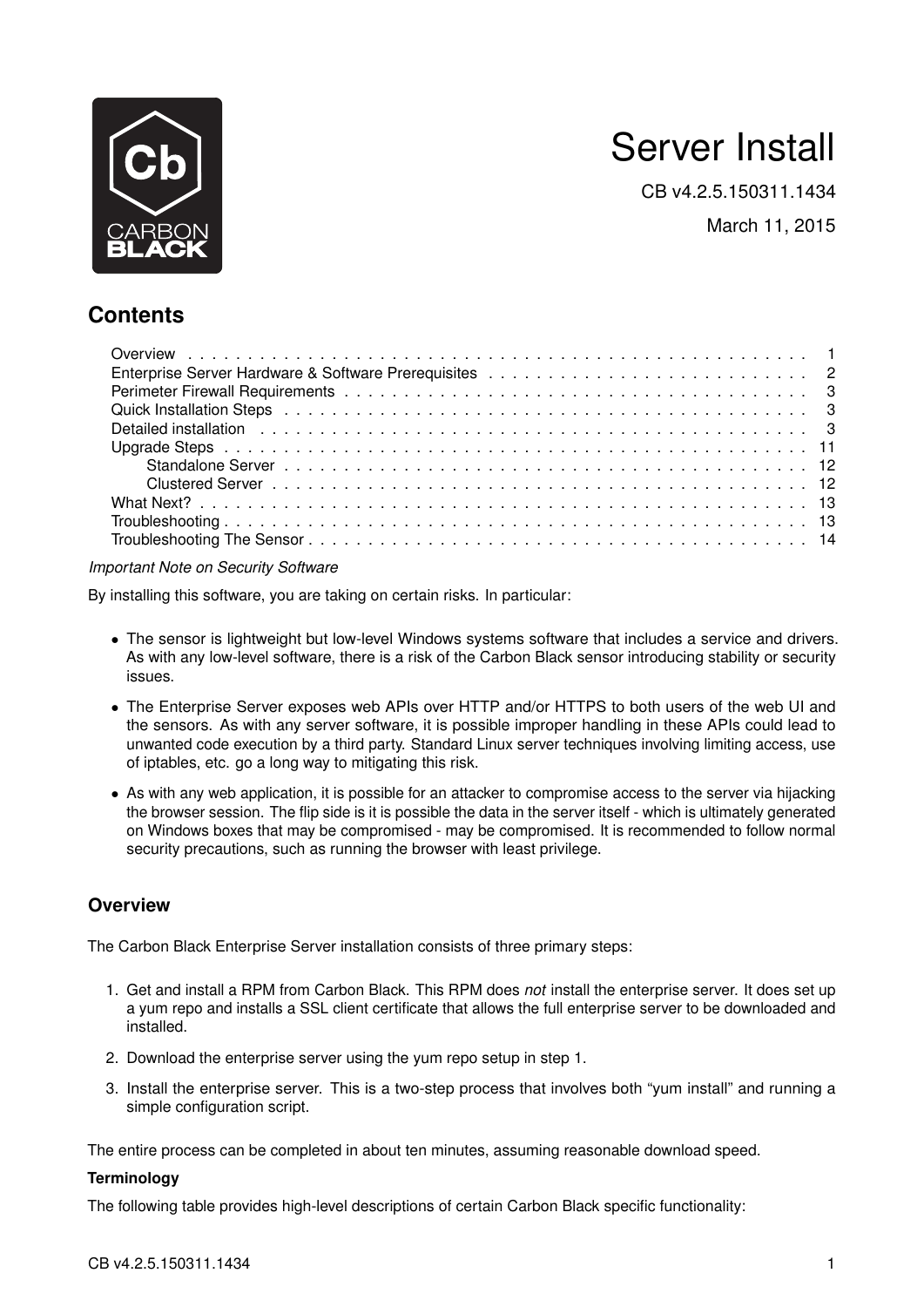- **Enterprise Server** This is the CentOS server which exists on the deployed network. It receives data from sensors, stores and indexes that data, and provides access to the data via the web interface.
- **Sensor** Sensors are lightweight data-gatherers that are installed on Windows hosts on the deployed network. They gather event data on the Windows hosts and securely deliver it to the Enterprise Server for storage and indexing.
- **Alliance Server** The Alliance Server is a server managed by Carbon Black that augments the functionality of the Carbon Black Enterprise server. If so configured, the Enterprise Server will analyze certain types of collected data and provide notifications, via e-mail, of potentially malicious activity.

# <span id="page-1-0"></span>**Enterprise Server Hardware & Software Prerequisites**

Carbon Black software has certain baseline and recommend hardware and software requirements. They are listed in the table below.

From a high-level, the Carbon Black server requires a CentOS 6.4 or 6.5 x64 server running on commodity hardware. The server is responsible for the processing and storage of potentially large quantities of collected data. Therefore, RAM, disk space, and processing power are all beneficial in terms of providing a performant system.

*Note on Low-Volume Installation Resource Requirements* The Carbon Black server will install on systems with much less than the recommended minimum specifications.

For the purposes of testing on tens of Windows computers or fewer, the server has very low resource requirements. The requirements increase as the number of simultaneous Windows hosts increases. Systems with as little as 4 GB of RAM can be used in low-volume scenarios, such as those with fewer than 25 active sensors.

Please contact Carbon Black support (support@bit9.com) with questions about these scenarios. Depending on your situation, it may be advisable to apply several minor configuration tweaks to optimize performance.

| Component                    | Requirements                                                      | <b>Notes</b>   |
|------------------------------|-------------------------------------------------------------------|----------------|
| <b>Operating System</b>      | CentOS $6.x x64$                                                  | See Notes (1)  |
| Processor                    | 8 Physical Cores @ 2.5GHz                                         | More is better |
| <b>RAM</b>                   | 16GB minimum                                                      | See Notes (2)  |
| Storage                      | 500GB minimum                                                     | See Notes (3)  |
| Storage Configuration        | All physical storage should be accessible on a single mount point | See Notes (4)  |
| <b>Alliance Connectivity</b> | Server must have access to api.alliance.carbonblack.com,          |                |
|                              | either directly or via a web proxy                                |                |

### *Notes*

- 1. Ensure to use the x64 and NOT the i386 version of CentOS. A minimal CentOS installation is acceptable; a full installation also works.
- 2. RAM requirements vary widely based on the number of installed sensors. A sensor is installed on each Windows computer that Carbon Black monitors. 16GB is a baseline number for server RAM. 32GB is recommended as a production minimum. As a very rough rule of thumb, we recommend 20MB of RAM per active sensor. For lab environments with fewer than 50 Windows computers, 16GB is sufficient.
- 3. Storage requirements depend on two core variables: the number of installed Carbon Black sensors and the number of days sensor data is maintained. Exact storage requirements are *highly* dependent upon the activity level and type observed by the sensors. Assuming all event types are enabled and stored locally, a conservative estimate is 8MB/host/day. For example, installing Carbon Black on 5000 Windows computers and keeping data for 30 days requires 8MB \* 5000 \* 30, or ~1TB.
- 4. Carbon Black recommends all storage be usable via a single mount point. Advanced installation options allow for different mount points to be used under certain circumstances, but this is not recommended.
- 5. Carbon Black production systems also need good, fast disks with high concurrency. (i.e., SSDs or an array) Slower disks can be mitigated, to a degree, with more RAM allocated to the filesystem cache.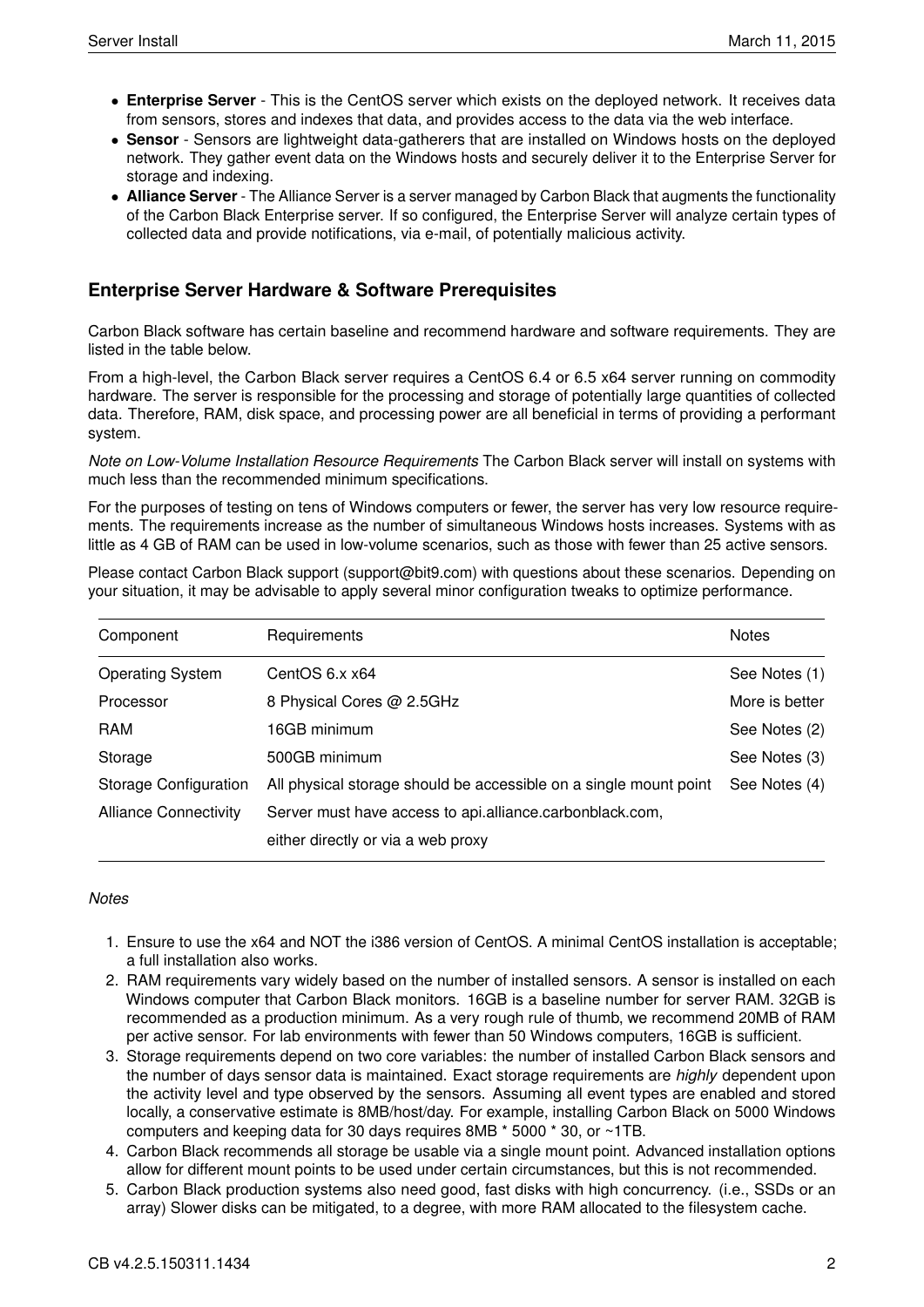# <span id="page-2-0"></span>**Perimeter Firewall Requirements**

Internet connectivity is required on the Enterprise Server in two scenarios, as described in the below table. Connectivity is required via outbound TCP.

| Scenario                     | Description                                 | Endpoint                         |  |
|------------------------------|---------------------------------------------|----------------------------------|--|
| Carbon Black Yum Repository  | The RPM installer sets up a yum repository. | yum.carbonblack.com:443          |  |
|                              | Access to this yum repository is required   |                                  |  |
|                              | in order to download the Enterprise Server. |                                  |  |
| Carbon Black Alliance Server | The Enterprise Server can be configured     | api.alliance.carbonblack.com:443 |  |
|                              | to provide further analysis, including      |                                  |  |
|                              | analysis via partners such as VirusTotal.   |                                  |  |
| CentOS Yum Repository        | The standard CentOS Yum repository servers  | mirror.centos.org:80             |  |
|                              | used during Carbon Black Enterprise Server  |                                  |  |
|                              | installation to download standard packages  |                                  |  |
|                              |                                             |                                  |  |

# <span id="page-2-1"></span>**Quick Installation Steps**

- 1. Install the release RPM: rpm -Uvh carbon-black-release-1.0.0-1.el6.x86\_64.rpm
- 2. Install cb-enterprise: yum install cb-enterprise
- 3. Run cbinit: /usr/share/cb/cbinit *(only required on the first install)*
- 4. Start the services: service cb-enterprise start

# <span id="page-2-2"></span>**Detailed installation**

If you already have the Enterprise Server installed, DO NOT perform these steps. Instead, see the "Upgrade Steps" section later in this document.

Following the installation steps in this section will likely result in the loss of all data, including configuration and event data collected from sensors.

- 1. Verify the server you intend to install Carbon Black Enterprise Server 3 meets requirements. Please see "Hardware & Software Prerequisites" later in this document.
- 2. Verify the server has Internet connectivity. See section on "Enterprise Server Internet Connectivity Requirements" for more details.
- 3. Procure an installation RPM from Carbon Black. This requires interaction, by e-mail, with Carbon Black.
- 4. Install the RPM
	- 1. Verify you are running with root access
	- 2. Install the RPM using rpm -Uvh carbon-black-release-1.0.0-1.el6.x86 64.rpm
	- 3. [OPTIONAL] Verify that the Carbon Black [cb] yum repository was set up in /etc/yum.repos.d/CarbonBlack.repo
	- 4. [OPTIONAL] Verify that the Carbon Black SSL client certificate was installed in /etc/cb/certs/carbonblackalliance-client.key

```
[root@ScottCbServer yum.repos.d]# rpm -Uvh carbon-black-release-1.0.0-1.el6.x86_64.rpm
[root@ScottCbServer yum.repos.d]# pwd
/etc/yum.repos.d
[root@ScottCbServer yum.repos.d]# cat CarbonBlack.repo
[cb]
```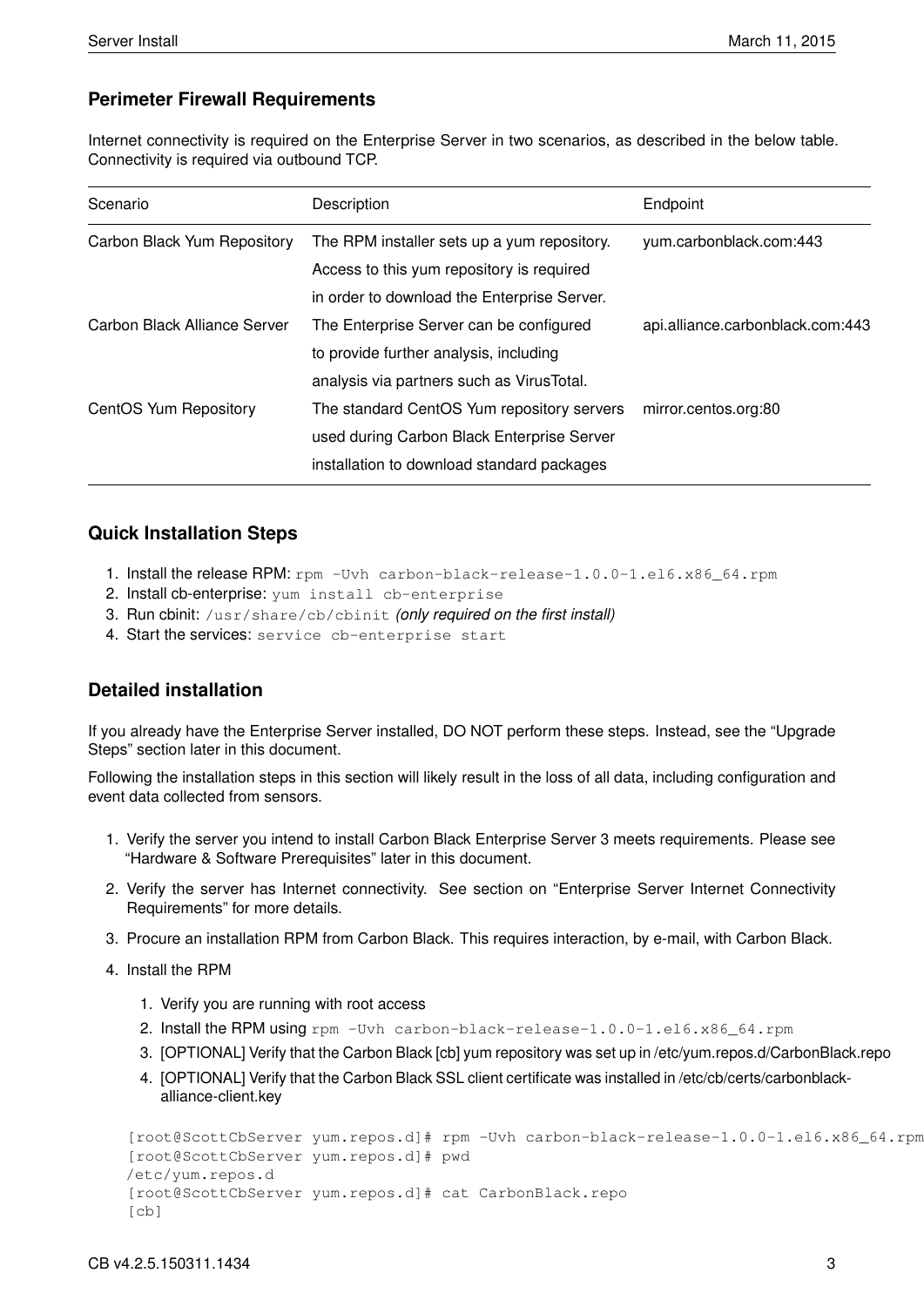```
name=cb
baseurl=https://yum.carbonblack.com/enterprise/stable/x86_64/repodata
gpgcheck=0
enabled=1
```

```
[root@ScottCbServer yum.repos.d]#
```
- 5. Install the Carbon Black Enterprise Server
	- 5. Verify that your computer's date and time settings are accurate. Incorrect date/time settings can result to failures in SSL negotiation, which is required for yum downloads.
	- 6. yum install cb-enterprise
	- 7. You may be prompted to install the CentOS GPG key. Please do so if and when prompted.
	- 8. If your environment requires that outbound firewall exceptions be made, ensure that the exceptions documented in the "Enterprise Server Internet Connectivity Requirements" section of this document are followed. You will also have to update /etc/yum.repos.d/CentOS-Base.repo to enable the baseurl of <http://mirror.centos.org>.
	- 9. Yum supports the use of web proxies. We are not aware of a way to use yum with NTLM-authenticated web proxies.

[kyle@localhost yum.repos.d]\$ sudo yum install cb-enterprise

- 6. Configure the Carbon Black Enterprise Server as desired:
	- 10. run /usr/share/cb/cbinit
	- 11. It is best to back up the SSL certificate generated to protect sensor-to-server communications, as prompted by cbinit
	- 12. When viewing the license agreement, use "q" to exit the editor

[kyle@localhost yum.repos.d]\$ sudo /usr/share/cb/cbinit [sudo] password for kyle:

-------------------------------------------------------------------------------- CARBON BLACK ENTERPRISE SERVER - INITIALIZATION --------------------------------------------------------------------------------

Thank you for installing Carbon Black Enterprise Server. This tool will guide you through a few setup steps which are necessary in order to finalize the installation of the server.

-------------------------------------------------------------------------------- END USER LICENSE AGREEMENT --------------------------------------------------------------------------------

Please, review and accept the End User License Agreement before proceeding with the server setup

Hit 'return' to open the agreement and 'q' when you're done reading it:

<AGREEMENT>

Do you accept the license agreement [yes/no]: yes

-------------------------------------------------------------------------------- STORAGE LOCATION --------------------------------------------------------------------------------

Please choose a data storage location with as much space as possible. If needed,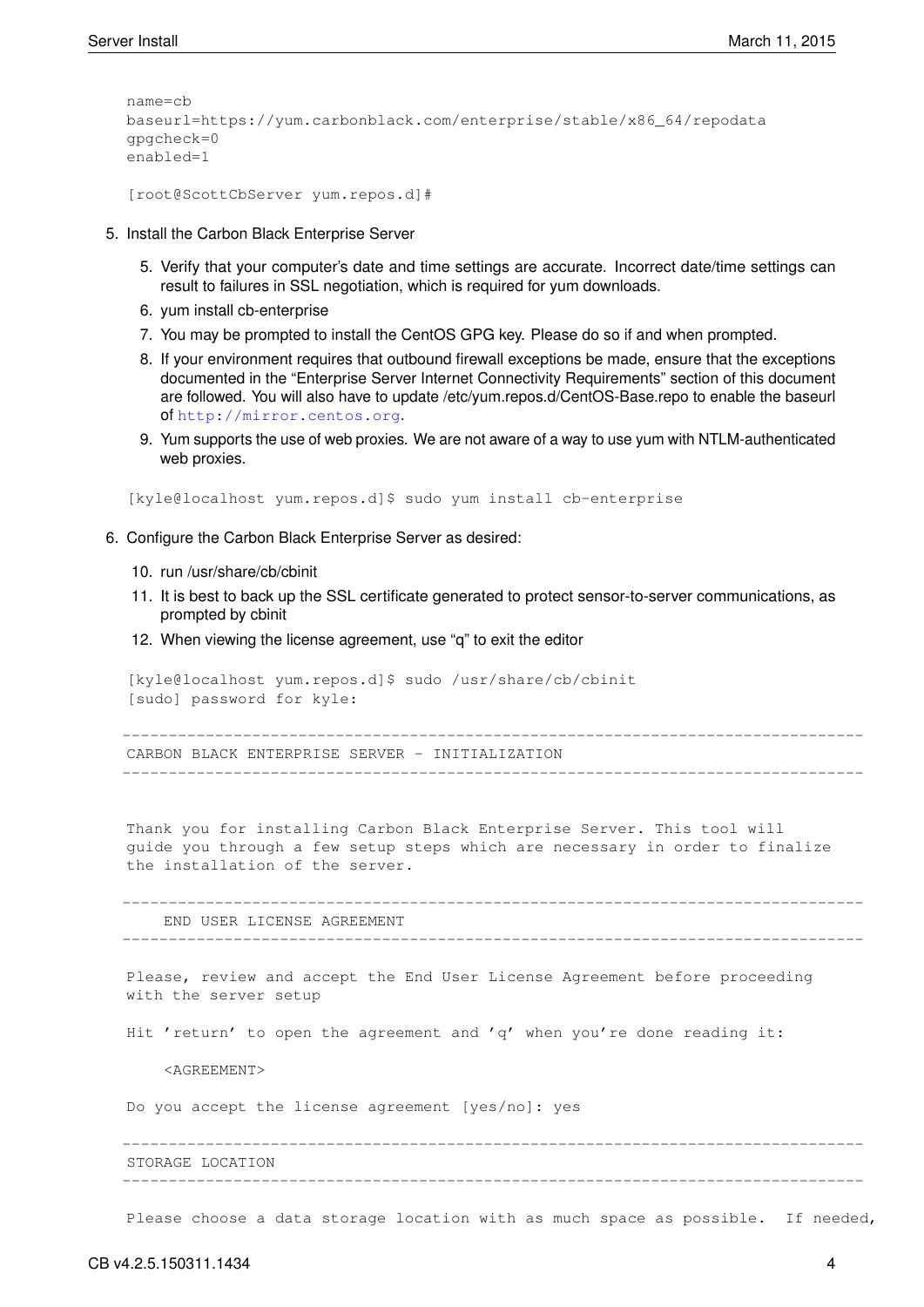refer to the Carbon Black Data Storage Guidelines document. Enter path for data storage location [/var/cb/data]: (Pressed enter) You picked: /var/cb/data -------------------------------------------------------------------------------- ADMINISTRATOR ACCOUNT -------------------------------------------------------------------------------- Here you configure your GLOBAL ADMINISTRATOR account. This account is the most powerful account on the server. Be sure to put a valid e-mail address if you want to take full advantage of Carbon Black's notification system. Verify Account Information... Username: kyle First Name: Kyle Last Name: Beaumont E-Mail: kyle.beaumont@my.org Password: Confirm password: Verify Account Information: Username: Kyle First Name: kyle Last Name: Beaumont E-Mail: kyle.beaumont@my.org Is this correct [Y/n]: y -------------------------------------------------------------------------------- SENSOR COMMUNICATIONS -------------------------------------------------------------------------------- You need to configure the address that the sensors will talk to. This needs to be an ip-address or domain name that is reachable by the sensor machines. This can be different per sensor-group and can be changed later, but it is easiest if you put in the valid address now. Default sensor group server URL: https://192.168.12.119:443 Would you like to keep the default [Y/n]: -------------------------------------------------------------------------------- HELP IMPROVE YOUR CARBON BLACK EXPERIENCE --------------------------------------------------------------------------------

We are constantly looking for ways to make the Carbon Black user experience better. Please help us achieve this goal by allowing automatic reporting of usage, resource, and sensor statistics to our technology and support teams.

You can later change your mind, too, by going here:

>>> Administration -> Settings -> Communications

Do you want your Cb Server to submit statistics and feedback information back to Bit9? [Y/n]: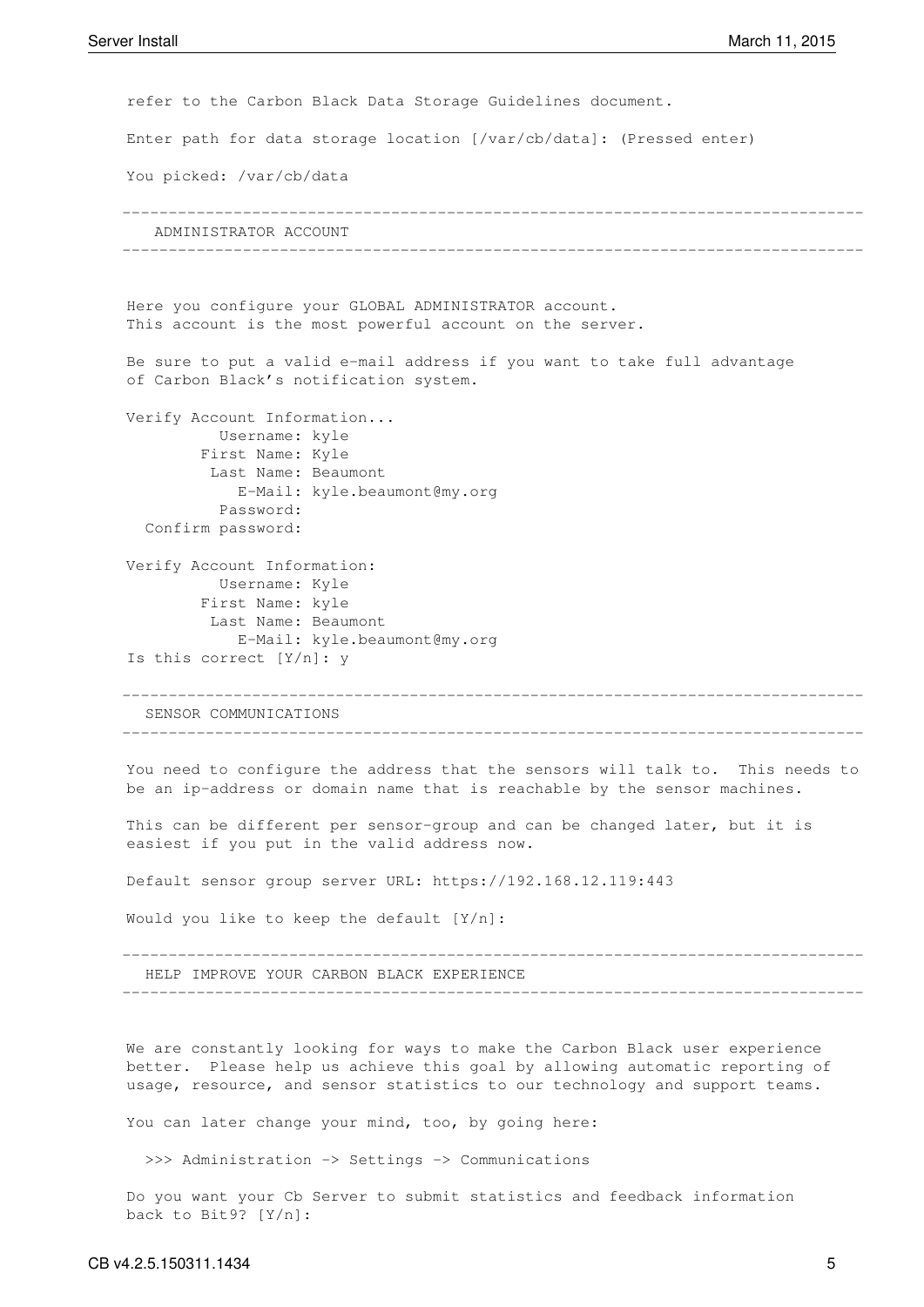-------------------------------------------------------------------------------- BIT9 ALLIANCE --------------------------------------------------------------------------------

Be notified of any binary flagged by VirusTotal. Information such as the filename, MD5 hash and parent process will be shared with the Bit9 Alliance partners, including VirusTotal.

All information is anonymized to the extent reasonably practicable before being shared with Bit9 Alliance partners. The applicable terms and conditions are set forth in and subject to your Bit9 License Agreement. For further information on what information is collected and shared by the Bit9 Alliance Server, please visit http://carbonblack.com/collaboration.

You can change this setting at any time in the Carbon Black web console:

>>> Administration -> Sensors -> Edit Settings (for a particular group)

If you enable this, you will then be prompted to either enable or disable the uploading of unknown binaries.

Do you want the default sensor group to have Bit9 Alliance connectivity enabled? [Y/n]:

Detect new variants of known malware by sharing the full binary content of unknown executable files. Binaries will be uploaded and shared with the Bit9 Alliance partners, including VirusTotal. Any binary submitted to the Bit9 Alliance is deleted on the local Carbon Black server, saving disk space.

All information is anonymized to the extent reasonably practicable before being shared with Bit9 Alliance partners. The applicable terms and conditions are set forth in and subject to your Bit9 License Agreement. For further information on what information is collected and shared by the Bit9 Alliance server, please visit http://carbonblack.com/collaboration.

You can change this setting at any time in the Carbon Black web console:

>>> Administration -> Sensors -> Edit Settings (for a particular group)

Do you want the default sensor group to submit unknown binaries to the Bit9 Alliance? [y/N]: y

Please confirm that you want to scan unknown binaries with VirusTotal [y/N]: y

SECURITY - SSL CERTIFICATE GENERATION

--------------------------------------------------------------------------------

--------------------------------------------------------------------------------

Generating self-signed HTTPS Server certificate...

Generating self-signed HTTPS Sensor CA certificate...

Carbon Black Enterprise Server uses a SSL certificate to establish secure communications between sensors and the server.

Should the certificate and/or its private key be lost, sensors will no longer be able to communicate with the Enterprise Server.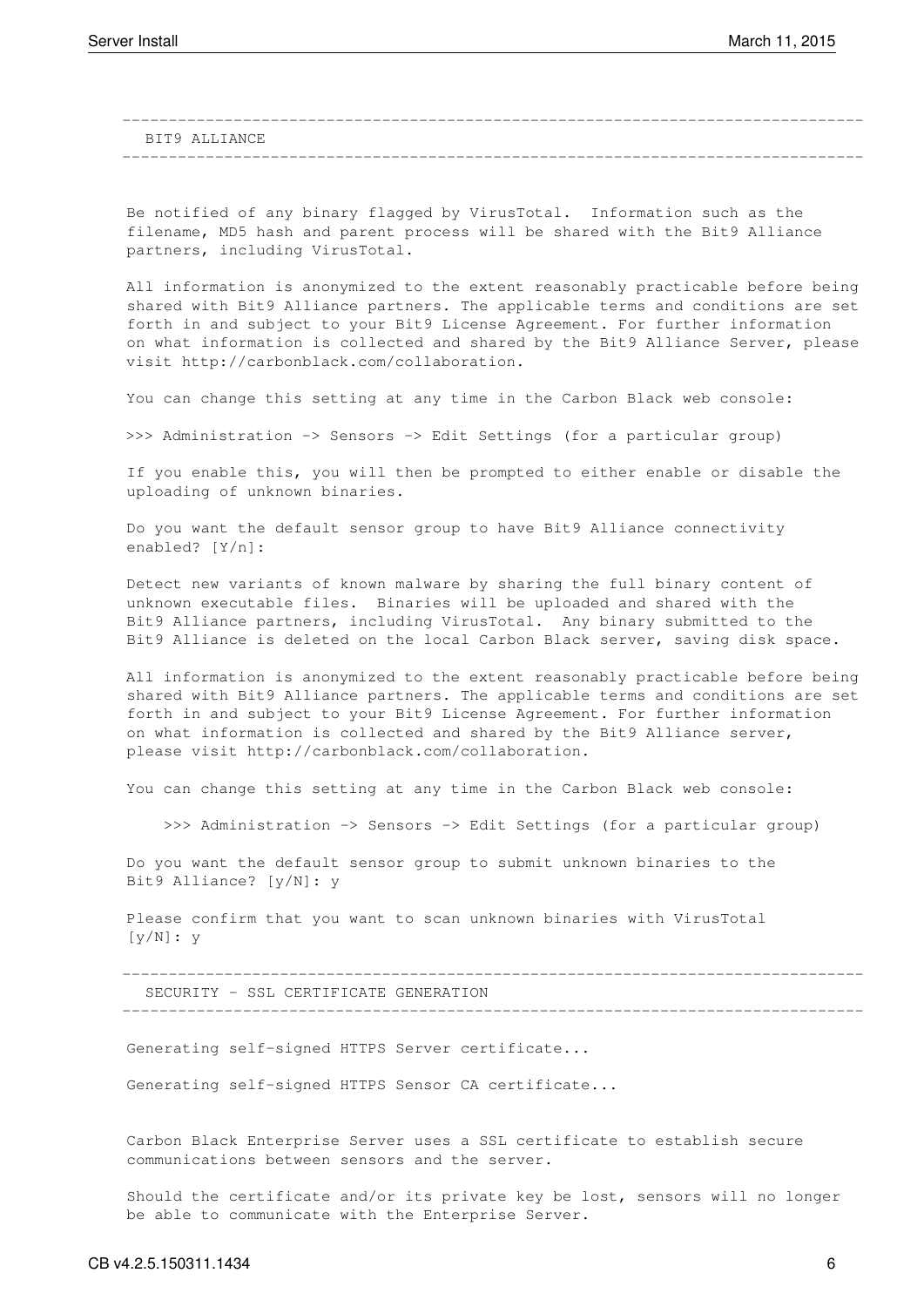We recommend backing up the SSL certificate files at this time by running:

/usr/share/cb/cbssl backup --out <backup\_file\_name>

IMPORTANT: Backup file must be securely stored. Anyone with access to the information contained in that file will be able to compromise the security of sensor-server communications and potentially compromise the security of the computers on which the sensors run.

SENSOR COMMUNICATIONS

--------------------------------------------------------------------------------

--------------------------------------------------------------------------------

You need to configure the address that the sensors will talk to. This needs to be an ip-address or domain name that is reachable by the sensor machines.

This can be different per sensor-group and can be changed later, but it is easiest if you put in the valid address now.

Default sensor group server URL: https://192.168.12.119:443

Would you like to keep the default [Y/n]:

--------------------------------------------------------------------------------

--------------------------------------------------------------------------------

HELP IMPROVE YOUR CARBON BLACK EXPERIENCE

We are constantly looking for ways to make the Carbon Black user experience better. Please help us achieve this goal by allowing automatic reporting of usage, resource, and sensor statistics to our technology and support teams.

You can later change your mind, too, by going here:

>>> Administration -> Settings -> Communications

Do you want your Cb Server to submit statistics and feedback information back to Bit9? [Y/n]:

| BIT9 ALLIANCE |  |  |  |
|---------------|--|--|--|
|               |  |  |  |

Be notified of any binary flagged by VirusTotal. Information such as the filename, MD5 hash and parent process will be shared with the Bit9 Alliance partners, including VirusTotal.

All information is anonymized to the extent reasonably practicable before being shared with Bit9 Alliance partners. The applicable terms and conditions are set forth in and subject to your Bit9 License Agreement. For further information on what information is collected and shared by the Bit9 Alliance Server, please visit http://carbonblack.com/collaboration.

You can change this setting at any time in the Carbon Black web console:

>>> Administration -> Sensors -> Edit Settings (for a particular group)

If you enable this, you will then be prompted to either enable or disable the uploading of unknown binaries.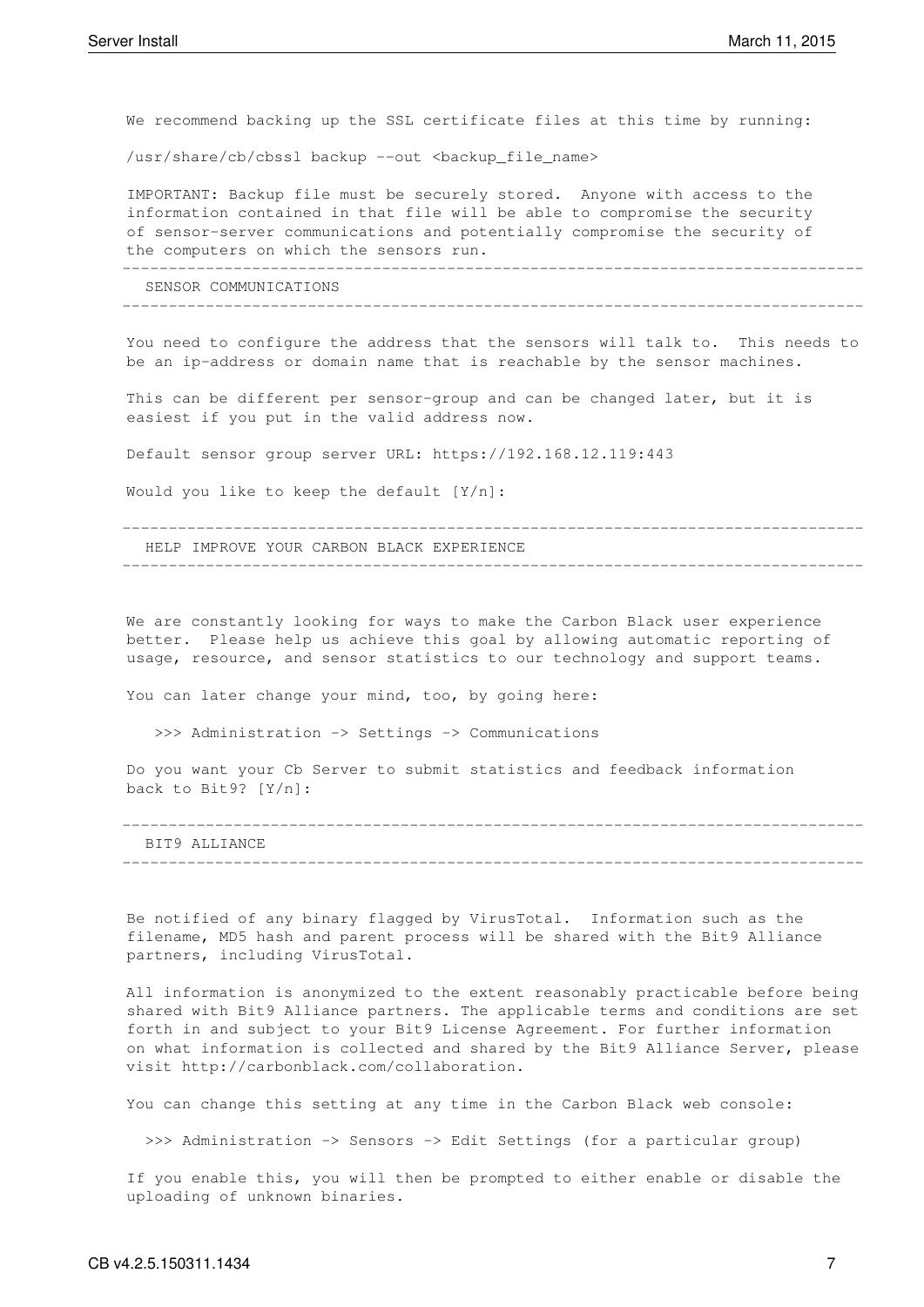Do you want the default sensor group to have Bit9 Alliance connectivity enabled? [Y/n]:

Detect new variants of known malware by sharing the full binary content of unknown executable files. Binaries will be uploaded and shared with the Bit9 Alliance partners, including VirusTotal. Any binary submitted to the Bit9 Alliance is deleted on the local Carbon Black server, saving disk space.

All information is anonymized to the extent reasonably practicable before being shared with Bit9 Alliance partners. The applicable terms and conditions are set forth in and subject to your Bit9 License Agreement. For further information on what information is collected and shared by the Bit9 Alliance server, please visit http://carbonblack.com/collaboration.

You can change this setting at any time in the Carbon Black web console:

>>> Administration -> Sensors -> Edit Settings (for a particular group)

Do you want the default sensor group to submit unknown binaries to the Bit9 Alliance? [y/N]: y

Please confirm that you want to scan unknown binaries with VirusTotal [y/N]: y

-------------------------------------------------------------------------------- SECURITY - SSL CERTIFICATE GENERATION

--------------------------------------------------------------------------------

Generating self-signed HTTPS Server certificate...

Generating self-signed HTTPS Sensor CA certificate...

Carbon Black Enterprise Server uses a SSL certificate to establish secure communications between sensors and the server.

Should the certificate and/or its private key be lost, sensors will no longer be able to communicate with the Enterprise Server.

We recommend backing up the SSL certificate files at this time by running:

/usr/share/cb/cbssl backup --out <backup\_file\_name>

IMPORTANT: Backup file must be securely stored. Anyone with access to the information contained in that file will be able to compromise the security of sensor-server communications and potentially compromise the security of the computers on which the sensors run.

Continue [return]:

#### BIT9 ALLIANCE

Be notified of any binary flagged by VirusTotal. Information such as the filename, MD5 hash and parent process will be shared with the Bit9 Alliance partners, including VirusTotal.

--------------------------------------------------------------------------------

--------------------------------------------------------------------------------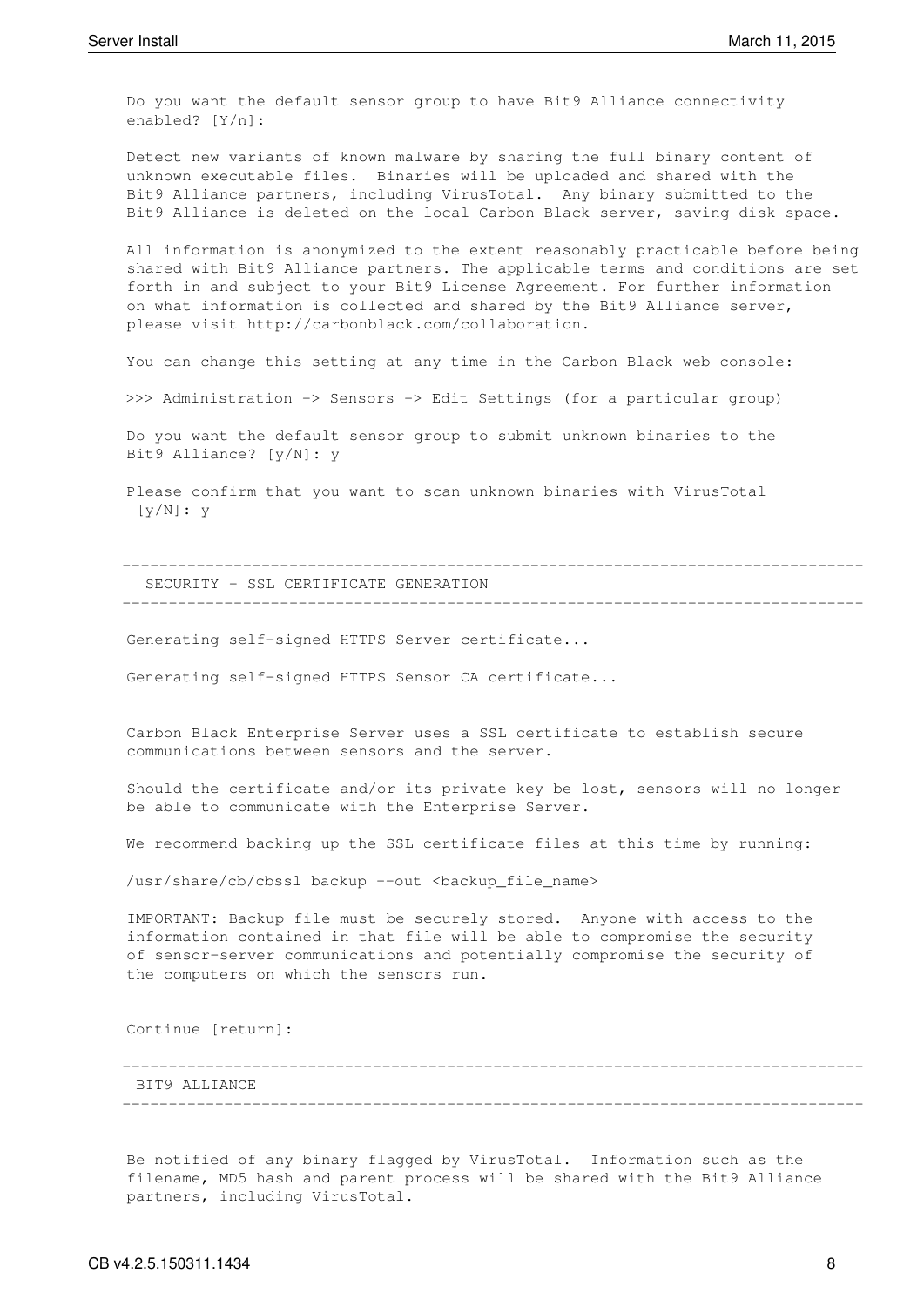All information is anonymized to the extent reasonably practicable before being shared with Bit9 Alliance partners. The applicable terms and conditions are set forth in and subject to your Bit9 License Agreement. For further information on what information is collected and shared by the Bit9 Alliance Server, please visit http://carbonblack.com/collaboration.

You can change this setting at any time in the Carbon Black web console:

>>> Administration -> Sensors -> Edit Settings (for a particular group)

If you enable this, you will then be prompted to either enable or disable the uploading of unknown binaries.

Do you want the default sensor group to have Bit9 Alliance connectivity enabled? [Y/n]:

Detect new variants of known malware by sharing the full binary content of unknown executable files. Binaries will be uploaded and shared with the Bit9 Alliance partners, including VirusTotal. Any binary submitted to the Bit9 Alliance is deleted on the local Carbon Black server, saving disk space.

All information is anonymized to the extent reasonably practicable before being shared with Bit9 Alliance partners. The applicable terms and conditions are set forth in and subject to your Bit9 License Agreement. For further information on what information is collected and shared by the Bit9 Alliance server, please visit http://carbonblack.com/collaboration.

You can change this setting at any time in the Carbon Black web console:

>>> Administration -> Sensors -> Edit Settings (for a particular group)

Do you want the default sensor group to submit unknown binaries to the Bit9 Alliance? [y/N]: y

Please confirm that you want to scan unknown binaries with VirusTotal [y/N]: y

|  |  | SECURITY - SSL CERTIFICATE GENERATION |  |
|--|--|---------------------------------------|--|
|  |  |                                       |  |

Generating self-signed HTTPS Server certificate...

Generating self-signed HTTPS Sensor CA certificate...

Carbon Black Enterprise Server uses a SSL certificate to establish secure communications between sensors and the server.

Should the certificate and/or its private key be lost, sensors will no longer be able to communicate with the Enterprise Server.

We recommend backing up the SSL certificate files at this time by running:

/usr/share/cb/cbssl backup --out <br/>backup file name>

IMPORTANT: Backup file must be securely stored. Anyone with access to the information contained in that file will be able to compromise the security of sensor-server communications and potentially compromise the security of the computers on which the sensors run.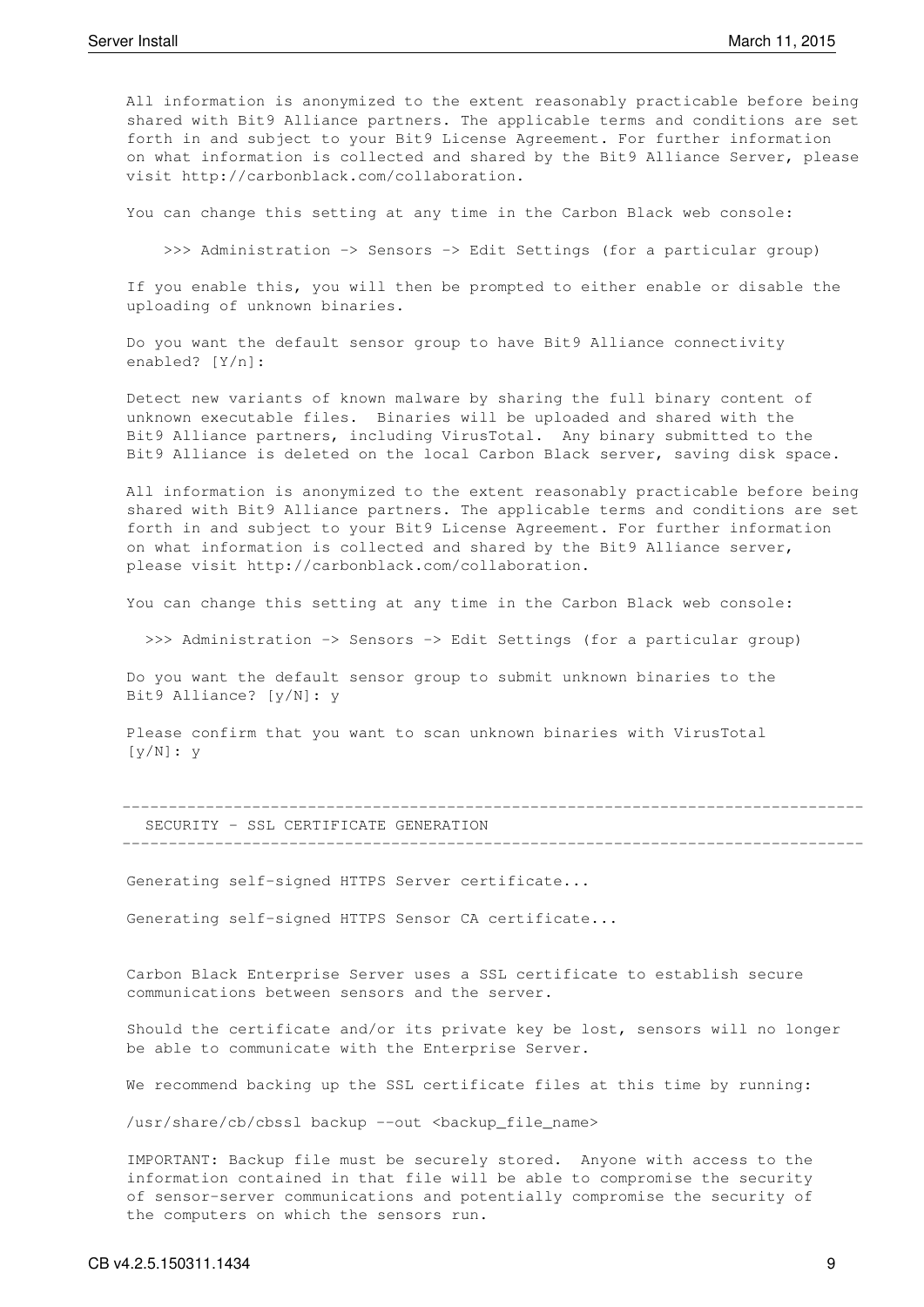Continue [return]: -------------------------------------------------------------------------------- SECURITY - IPTABLES CONFIGURATION -------------------------------------------------------------------------------- Carbon Black Enterprise Server listens on a number of TCP/IP ports. If iptables firewall is running on the host machine, iptables must be configured to allow incoming connections on these ports. To get a list iptables rules that need to be added to current host configuration, you can run '/usr/share/cb/cbcheck iptables -l' at any time and apply the rules manually. Alternatively, Carbon Black Server setup and configuration tools can take over management of iptables configuration and apply updates whenever they are needed. Would you like Carbon Black Server to manage iptables [Y/n]: Applying iptables rules: -I INPUT 5 -p tcp -m state --state NEW -m tcp --dport 443 -j ACCEPT iptables: Saving firewall rules to /etc/sysconfig/iptables:[ OK ] -------------------------------------------------------------------------------- SETTING UP POSTGRESQL DATABASE -------------------------------------------------------------------------------- Initializing Carbon Black Server PostgreSQL Instance... The files belonging to this database system will be owned by user "cb". This user must also own the server process. The database cluster will be initialized with locale "en US.UTF-8". The default text search configuration will be set to "english". Data page checksums are disabled. creating directory /var/cb/data/pgsql ... ok creating subdirectories ... ok selecting default max\_connections ... 100 selecting default shared\_buffers ... 128MB creating configuration files ... ok creating template1 database in /var/cb/data/pgsql/base/1 ... ok initializing pg\_authid ... ok setting password ... ok initializing dependencies ... ok creating system views ... ok loading system objects' descriptions ... ok creating collations ... ok creating conversions ... ok creating dictionaries ... ok setting privileges on built-in objects ... ok creating information schema ... ok loading PL/pgSQL server-side language ... ok vacuuming database template1 ... ok copying template1 to template0 ... ok copying template1 to postgres ... ok syncing data to disk ... ok

Success. You can now start the database server using: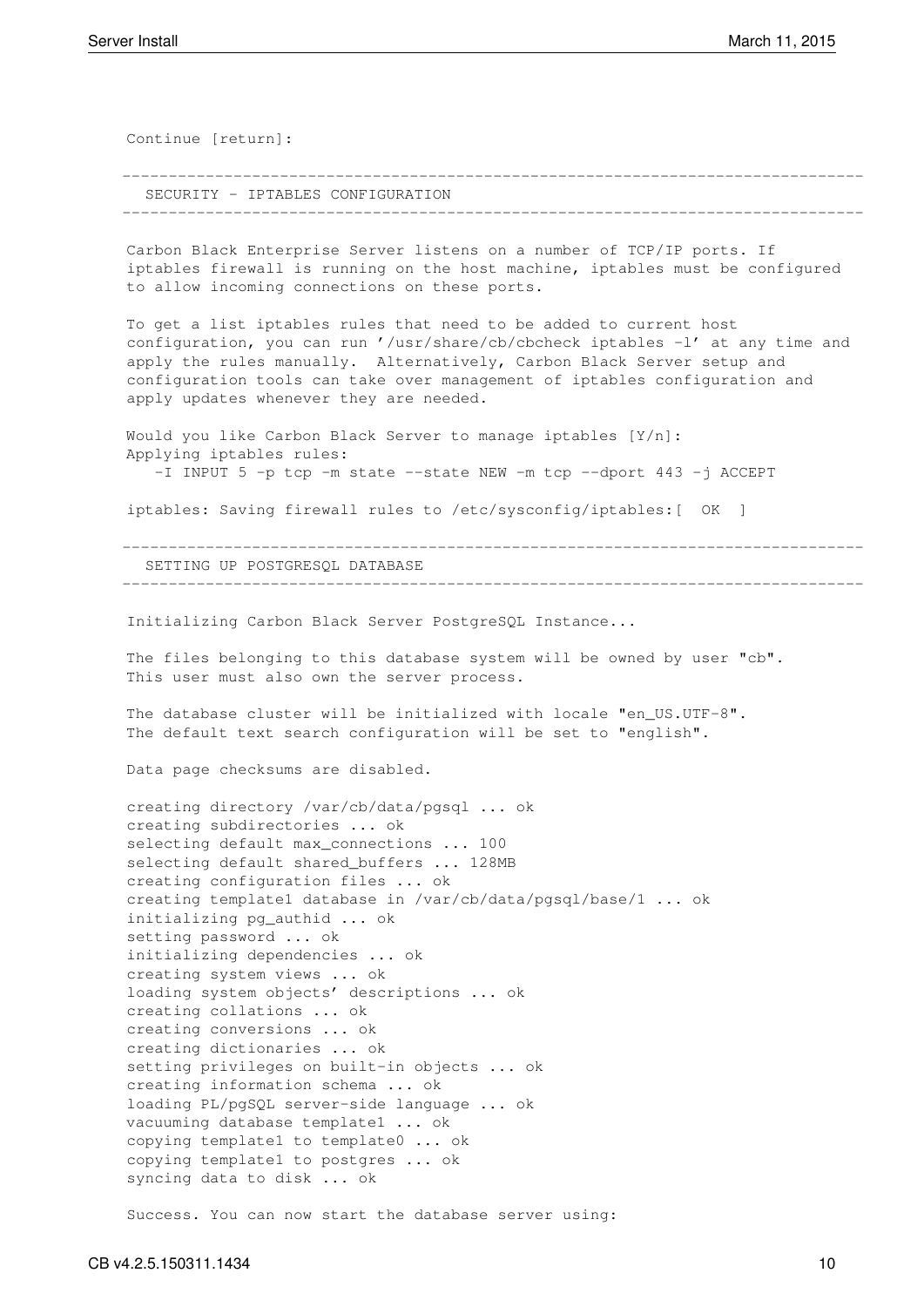/usr/pgsql-9.3/bin/postgres -D /var/cb/data/pgsql or /usr/pgsql-9.3/bin/pg\_ctl -D /var/cb/data/pgsql -l logfile start waiting for server to start.... done server started Creating core model DB schema... Creating alliance model DB schema... waiting for server to shut down.... done server stopped --------------------------------------------------------------------------------

SETUP COMPLETE!

Server setup has COMPLETED successfully.

Do you want to start the services [Y/n]:

- 7. Configure firewall
	- 13. Open port 443 if you did not allow the cbinit script to automation do that for you

Applying iptables rules: -I INPUT 5 -p tcp -m state --state NEW -m tcp --dport 443 -j ACCEPT

--------------------------------------------------------------------------------

14. [OPTIONAL] Open port 80 to allow use of web UI and sensor communications via unsecured channel. This is not required and only recommended for exploration or troubleshooting.

[kyle@localhost yum.repos.d]\$ sudo vim /etc/sysconfig/iptables

```
# Firewall configuration written by system-config-firewall
# Manual customization of this file is not recommended.
*filter
:INPUT ACCEPT [0:0]
:FORWARD ACCEPT [0:0]
:OUTPUT ACCEPT [0:0]
-A INPUT -m state --state ESTABLISHED, RELATED -j ACCEPT
-A INPUT -p icmp -j ACCEPT
-A INPUT -i lo -j ACCEPT
-A INPUT -m state --state NEW -m tcp -p tcp --dport 22 -j ACCEPT
-A INPUT -j REJECT --reject-with icmp-host-prohibited
-A FORWARD -j REJECT --reject-with icmp-host-prohibited
# New additions to the IPTABLES for carbon black
-A INPUT -m state --state NEW -m tcp -p tcp --dport 443 -j ACCEPT
COMMIT
```
- 8. Log in to the Carbon Black Enterprise Server web user interface
	- 15. [https://<your centos server address>/](http://localhost/)
	- 16. Use the username and password set up in the cbinit script
	- 17. As of this time, **only** Google Chrome is supported. In our internal, testing, Firefox, Opera and IE10 or higher should work. IE requires the browser to NOT be in compatibility mode. Servers in the same subnet as the broswer are automatically connected in this mode.

### <span id="page-10-0"></span>**Upgrade Steps**

If you are UPGRADING the server, please follow the steps in this section.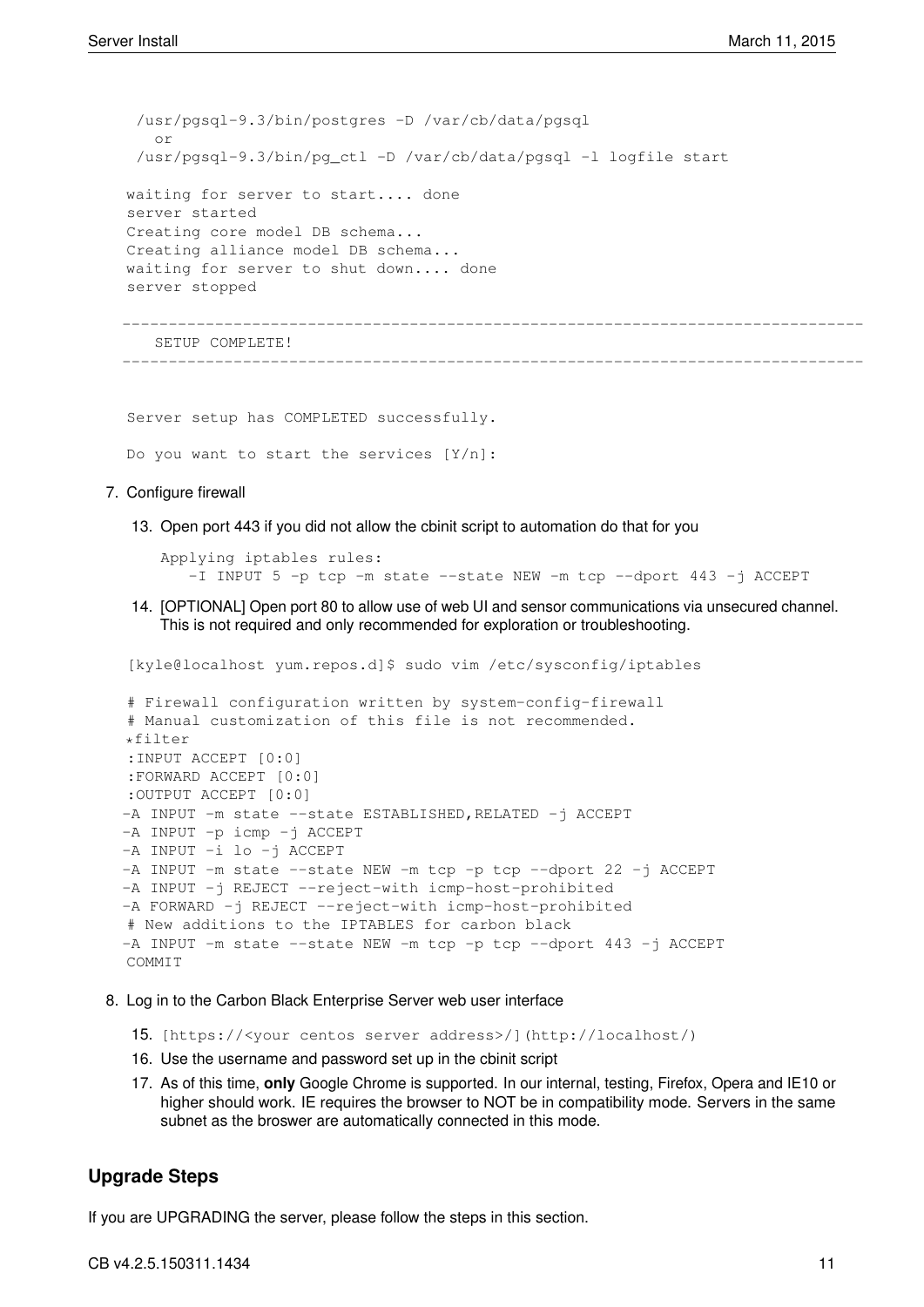### <span id="page-11-0"></span>**Standalone Server**

- 1. On the server, stop the Carbon Black services: service cb-enterprise stop
- 2. Update the Carbon Black services: yum install cb-enterprise
- 3. Restart the Carbon Black services: service cb-enterprise start

### <span id="page-11-1"></span>**Clustered Server**

- 1. On the Master server, navigate to the cb install directory (defaults to /usr/share/cb) and stop the Carbon Black services: cbcluster stop
- 2. Update the Carbon Black services on all nodes: yum install cb-enterprise
- 3. Restart the Carbon Black services: cbcluster start

Improvements of Carbon Black will occasionally require a utility called cbupgrade to be used after yum install cb-enterprise to migrate the database schema or alliance feed data. The operator will be notified of this requirement when attempting to start the cb-enterprise services. In a clustered Server configuration, this utility will need to be run on all nodes before restarting the cluster. When running this utility in a clustered environment, be sure to answer 'NO' when asked to start the CB services, the administrator will need to use 'cbcluster' to start the clustered server.

### **Important Notes Regarding Upgrades and New Sensor Versions**

A new server version *may* include a new sensor version. Please check the release notes or contact [sup](mailto:support@bit9.com)[port@bit9.com](mailto:support@bit9.com) if there are any questions.

If a new sensor version is included, you will need to make a decision as to if you want the sensor to be deployed immediately to existing sensor installations, or if you want to install only server updates.

This can be configured via the web UI. Log in to the web UI, navigate to the 'Sensors' page, and edit the group settings for each active group:

| <b>Edit Group Settings</b>                                    |             |                                                                    | ×                     |
|---------------------------------------------------------------|-------------|--------------------------------------------------------------------|-----------------------|
| Settings<br>Advanced                                          | Permissions | <b>Event Collection</b>                                            |                       |
| Sensor-side Max Disk Usage <sup>6</sup><br>$\bigcirc$ GB<br>2 |             | Site <sup>O</sup><br>Default Site                                  |                       |
| $\bigodot$ %<br>$\overline{c}$                                |             | Sensor Name <sup>O</sup>                                           |                       |
| Max Licenses <sup>®</sup><br>⊙ No limit                       |             | Upgrade Policy <sup>®</sup><br>Always Latest $\blacktriangleright$ |                       |
| Limit to:<br>.<br>.                                           | €           |                                                                    |                       |
|                                                               |             |                                                                    | Close<br>Save Changes |



Under the 'Advanced' tab, find the "Upgrade Policy" setting. If this is set to "Always Latest", the server will automatically sensors to the latest sensor version. If you want to keep the sensors at a specific version, select that version number from the dropdown *prior* to upgrade. If you want to continue using whatever sensor versions are already installed, regardless of version, select 'Manual'.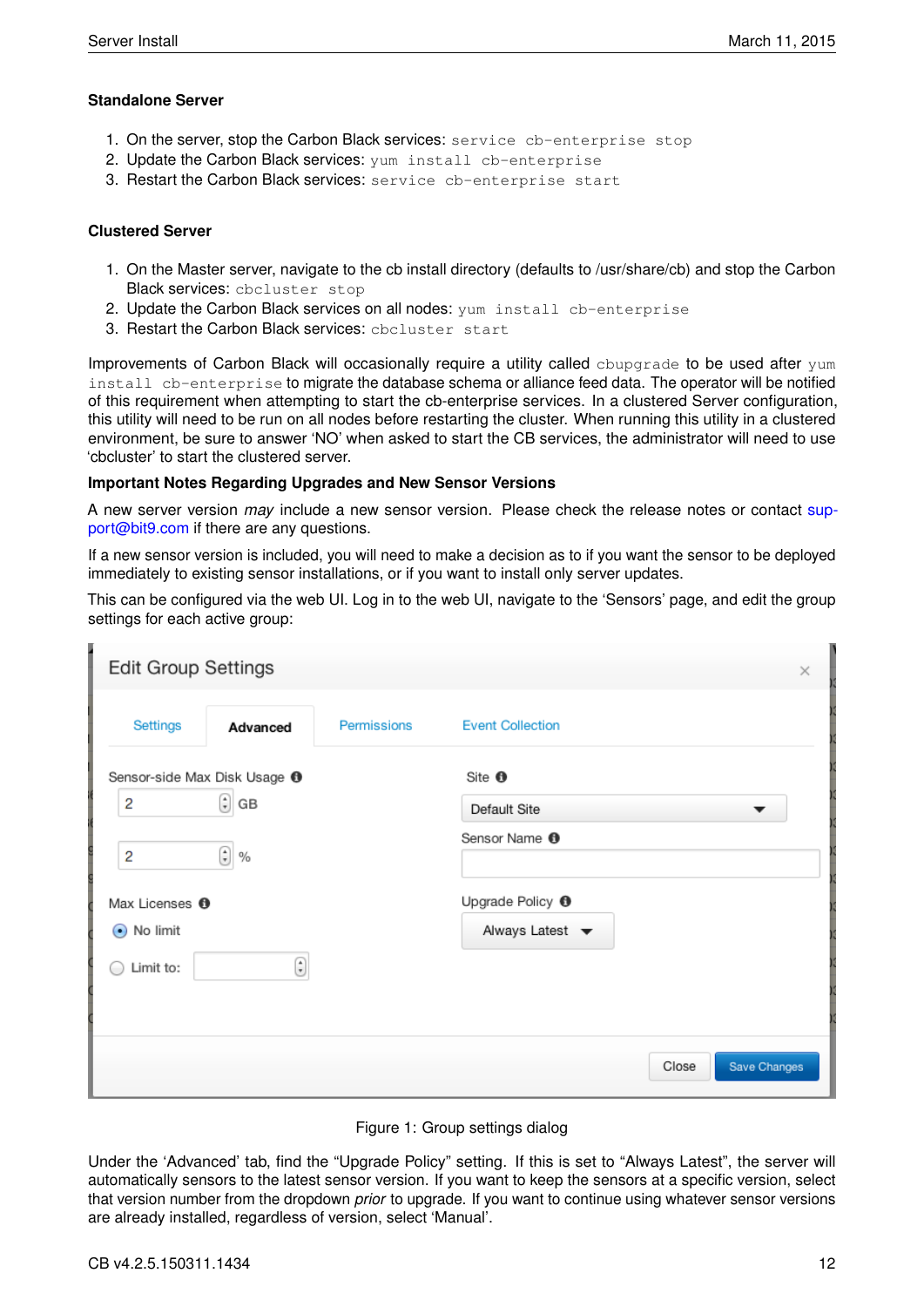# <span id="page-12-0"></span>**What Next?**

At this point the Carbon Black Enterprise Server is installed. It should be accessible via the web UI, on port 443 with a self-signed certificate. If you have opened port 80, the web UI is also accessible via HTTP on port 80.

The next step, especially in a test environment, is to download a sensor installer and install one or more sensors on Windows computers to being collecting data. This is accomplished using the following steps:

- 1. Log into the web UI
- 2. Navigate to the 'Sensors' page using the 'Administration' drop-down at the top of the web UI.
- 3. Click the 'Edit Settings' button; this is the fourth button from the left in the 'Sensors' page.
- 4. Under the 'Settings' tab, verify that the 'Server' field is correct. If this field is not correct, the sensors will not be able to communicate with the server. **It is important to note that this IP or name must be** \*\* *usable by the sensor* \*\* - if the Carbon Black Enterprise Server 'appears' as a different IP from the locally bound IP to the sensor hosts, use the appropriate IP or name.
- 5. If no changes are necessary, exit the dialog using the 'Close' button. Otherwise, use the 'Save Changes' button to save the changes.
- 6. Click the 'Download Sensor Installer' button; this is the third button from the left on the 'Sensors' page.
- 7. Choose the 'Standalone EXE' option
- 8. When downloaded, transfer the resultant ZIP file to a Windows computer (XPSP3 or higher, either 32- or 64-bit).
- 9. Extract the contents of the ZIP file.
- 10. Execute the installer. On Vista, Windows 7, Windows 8, Windows Server 2008, and Windows Server 2012, you will be prompted for elevation as required.

# <span id="page-12-1"></span>**Troubleshooting**

Server logs are found at /var/log/cb. Logs are organized into subdirectories by component, as described here:

| Component      | Description                                                                               |
|----------------|-------------------------------------------------------------------------------------------|
| allianceclient | The Alliance Client communicates with the Carbon Black Alliance server, and allows for    |
|                | notifications of VirusTotal alerts among other capabilities.                              |
| cbfs-http      | The core event data processing component. This component manages incoming event data from |
|                | the sensors, indexes, and stores the data.                                                |
| coreservices   | Provides access to functionaltity via web APIs to both the web UI and to sensors.         |
|                | Nearly all UI issues should result in log entries for coreservices.                       |
| job-runner     | The Carbon Black server uses cron jobs to provide various scheduled maintenance, data     |
|                | trimming, and similar tasks.                                                              |
| pgsql          | The Carbon Black server uses Postgres SQL to store administrative data. Event data        |
|                | gathered from the sensors is not stored in Posgres.                                       |

There are also a series of troubleshooting scripts found in /usr/share/cb:

|--|--|--|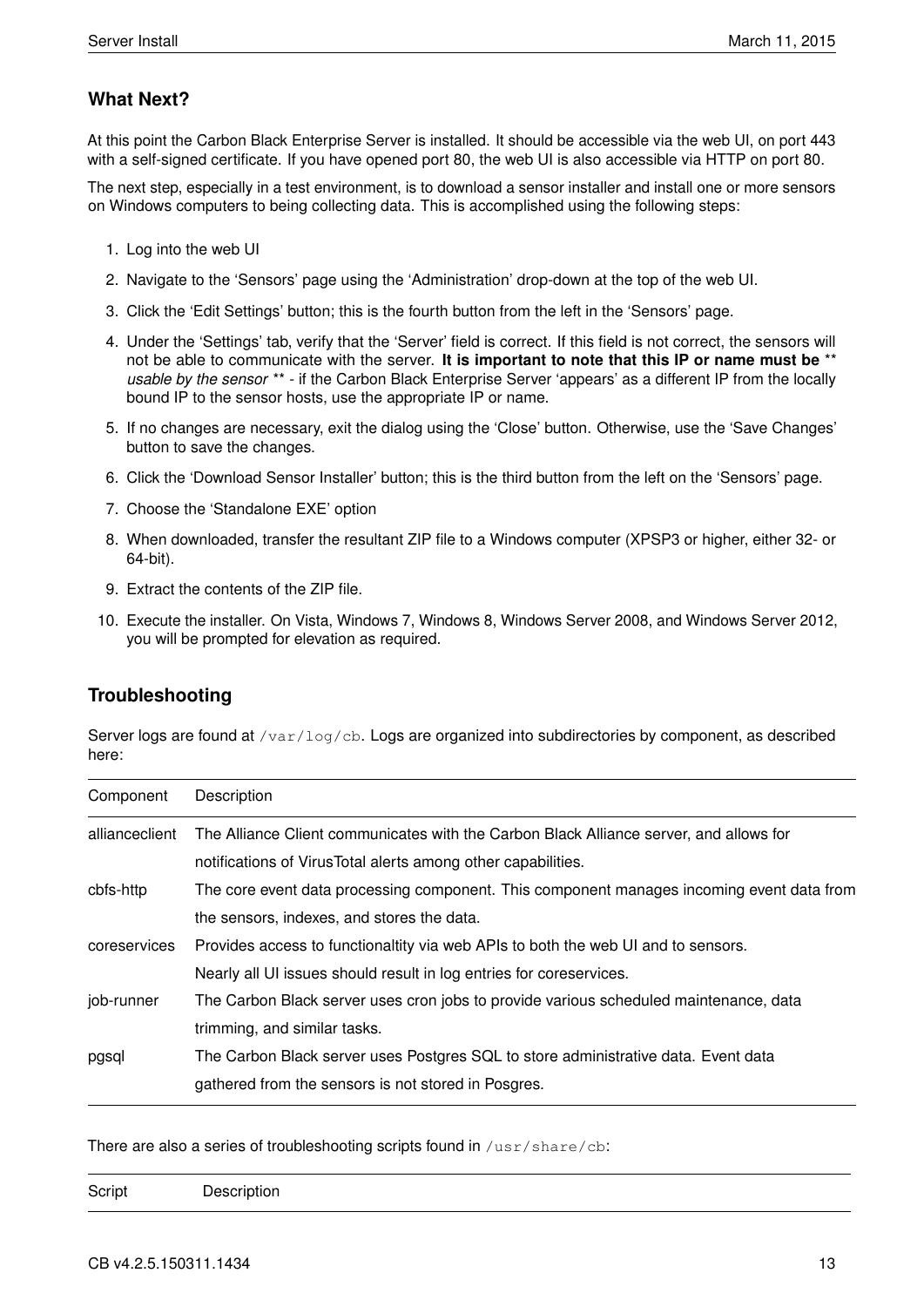| cbdiag        | Dumps verbose troubleshooting information, including logs and configuration, to a gzip archive. |
|---------------|-------------------------------------------------------------------------------------------------|
|               | This file can be analyzed offline or provided to Carbon Black with support requests.            |
| sensor report | Generates a log of all registered sensors, with an emphasis of calling out error conditions.    |
| cbpasswd      | Resets a user's password. Can only be run as root.                                              |

# <span id="page-13-0"></span>**Troubleshooting The Sensor**

The sensor is installed in the following directory:

%WINDIR%\CarbonBlack

Installation logs can be found at:

%WINDIR%\CarbonBlack\InstallLogs

The current sensor log is at:

%WINDIR%\CarbonBlack\Sensor.log

Additional sensor control can be performed by issuing a control request to the sensor. This is done using the following command line:

sc control carbonblack <CONTROLCODE>

There are two supported control codes:

| <b>Control Code</b> | Description                                                                             |
|---------------------|-----------------------------------------------------------------------------------------|
| 200                 | Trigger a connection attempt to the Carbon Black server. In most cases, this will be a  |
|                     | near-immediate connection attempt. Exceptions are during sensor startup and shutdown,   |
|                     | and if any outstanding connection or connection attempt to the server is in progress.   |
|                     | For example, if an eventlog or other data is currently being uploaded to the server, or |
|                     | if an attempt to connect to the server is in progress, the triggered attempt will not   |
|                     | occur until after the current operation is complete.                                    |
| 201                 | Trigger a dump of diagnostic data to the %WINDIR%\CarbonBlack\Diagnostics directory.    |

A summary of the diagnostic logs dumped with the 201 code is as follows:

| Log                  | Description                                                        |
|----------------------|--------------------------------------------------------------------|
| EventConverter.log   | Internal memory state for event conversion                         |
| EventLogger.log      | Top-level event logging statistics                                 |
| NetConnEvents.log    | Network event logging statistics                                   |
| RawEventStats.log    | Internal statistics for the conversion of raw events               |
|                      | (generated by the core sensor driver) to event messages that are   |
|                      | ultimately stored on the CB server                                 |
| SensorComms.log      | History of the last 100 network communication attempts between the |
|                      | sensor and the server                                              |
| SensorComponents.log | Current state of the internal sensor components                    |